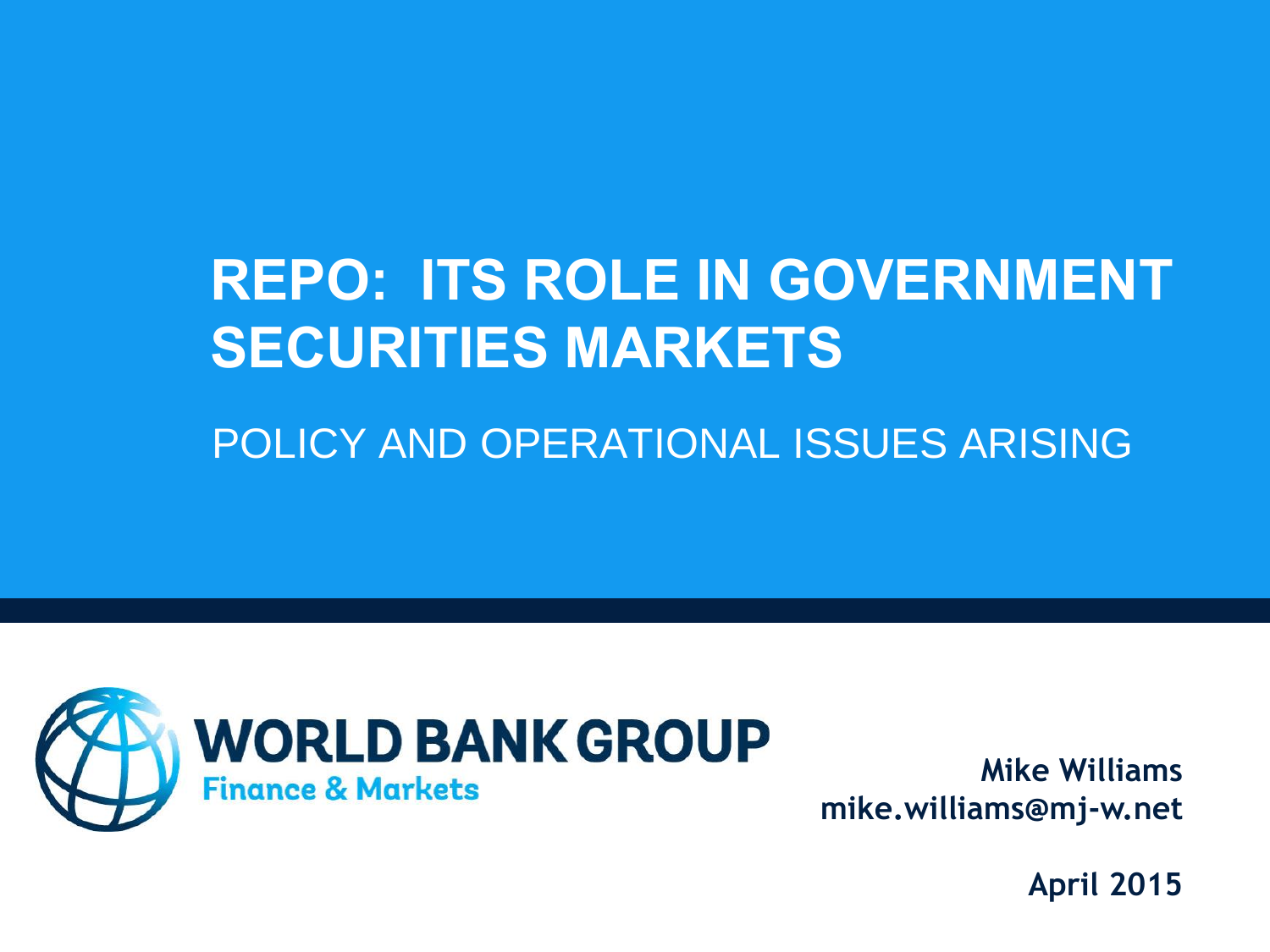**O**Terminology and Typology

 $\Box$  Why repo is important to market development  $\Box$ and valuable to both debt and cash managers

**□Repo operations: risks and how to manage them** 

Transactions in practice: policies and processes

**□Some issues arising** 

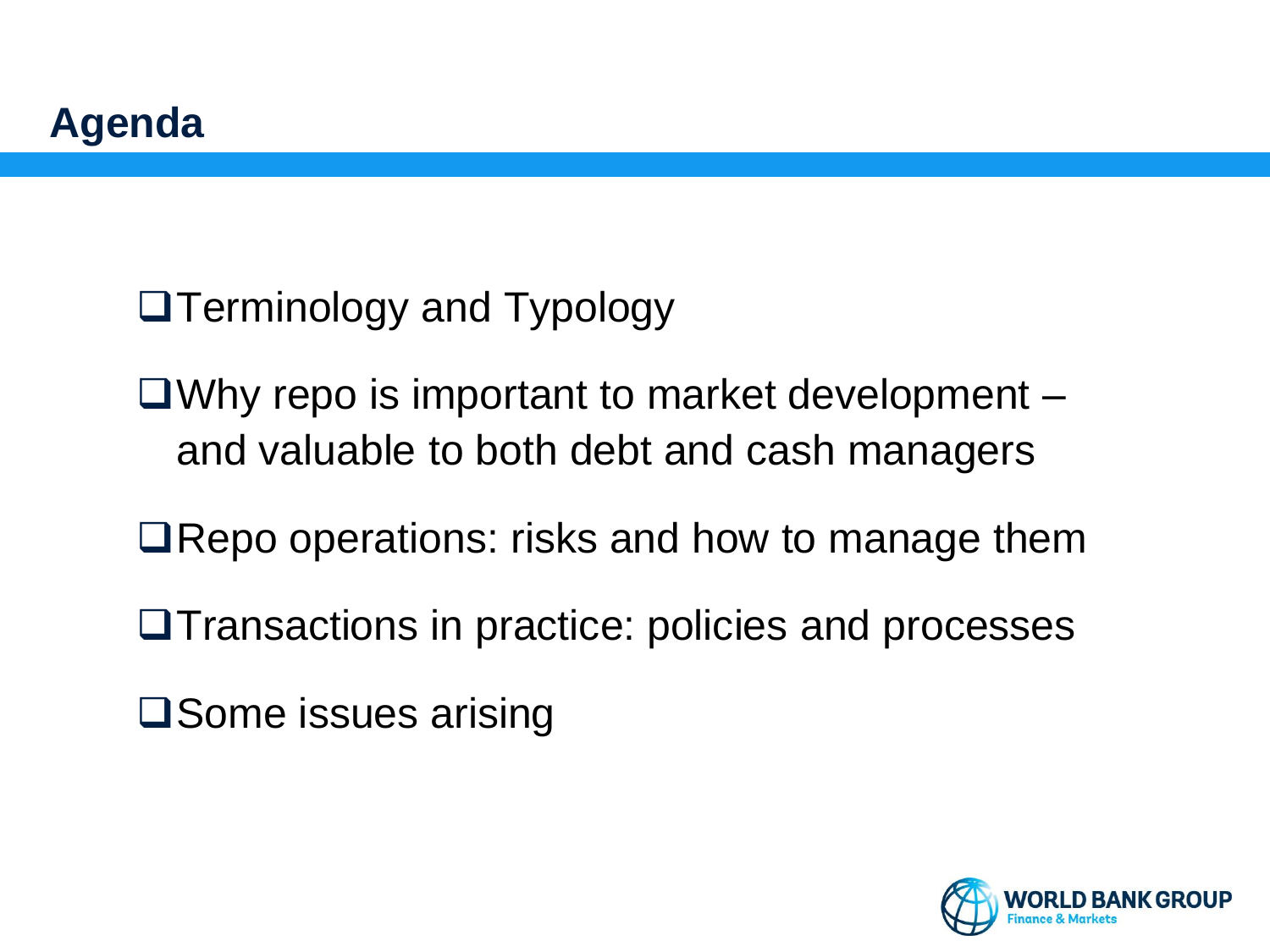- □ A repo (or "repurchase"; or sometimes "sale and repurchase") transaction is a purchase or sale of securities with a simultaneous agreement to reverse the transaction at an agreed date and price in the future
- $\Box$  The interest rate implied by the difference between the sale and the "repurchase" price is the repo rate
- $\Box$  In economic terms it is the same as collateralised lending/borrowing, but
	- Unlike a collateralised loan it legally involves the transfer of an asset (which gives the lender better access to the collateral in the event of default)
	- It is more flexible: it maintains liquidity  $-$  the loan is effectively securitised and can be on-sold – and it allows for margining

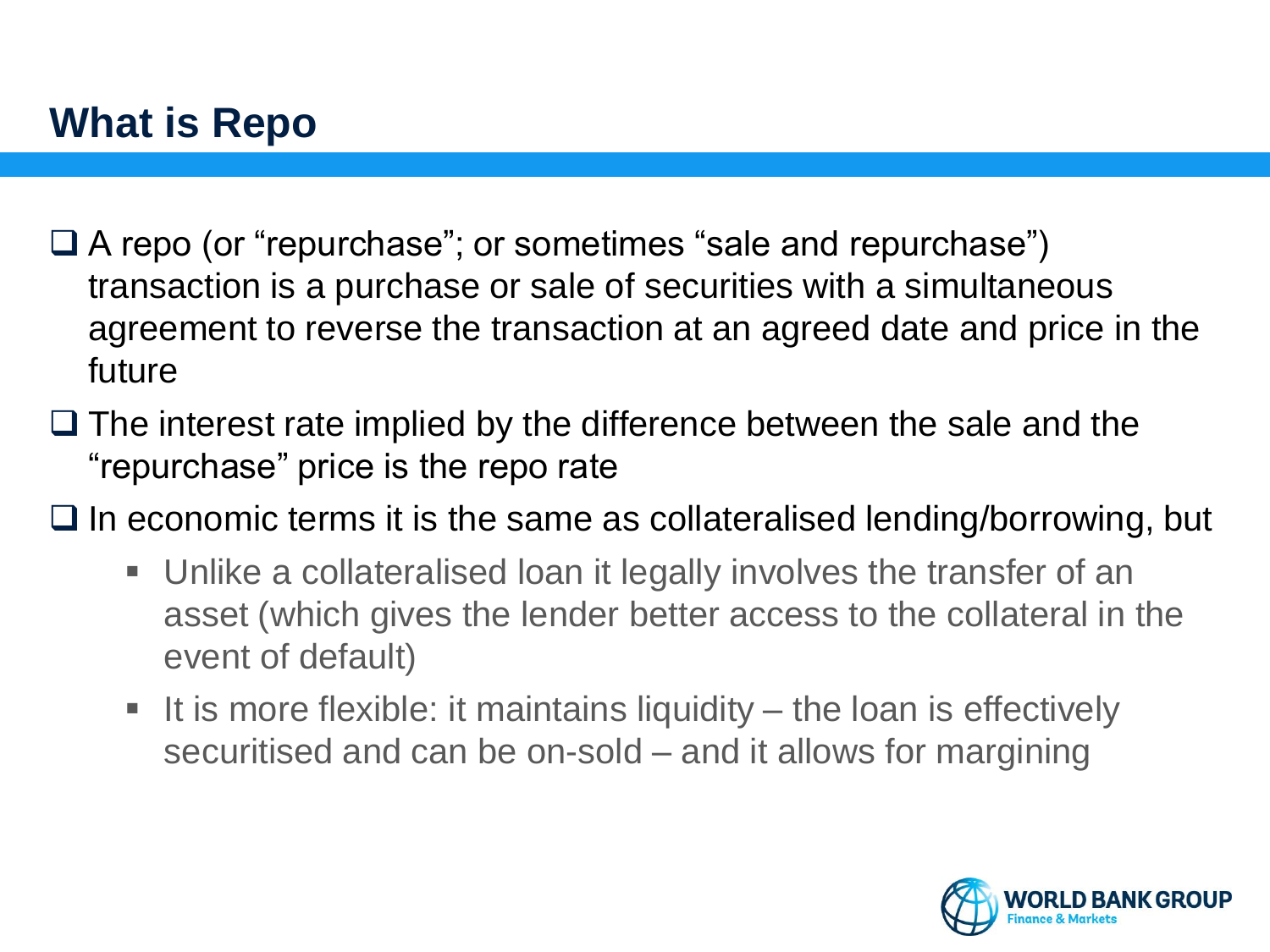## **Classic Repo**



- Repo may be with "general" collateral or a specific bond (eg needed to cover a short – the repo rate will usually be less)
- $\Box$  If initial margin ("haircut") is required, collateral of 100/(1-V) will be paid where V is the margin – see later.
- $\Box$  If a coupon is paid during the term of the repo, it will be handed over to the seller (the value of the collateral may need to be restored as the accrued price falls). Markets often avoid collateral near a coupon date for this reason
- Interest may be fixed or variable rate

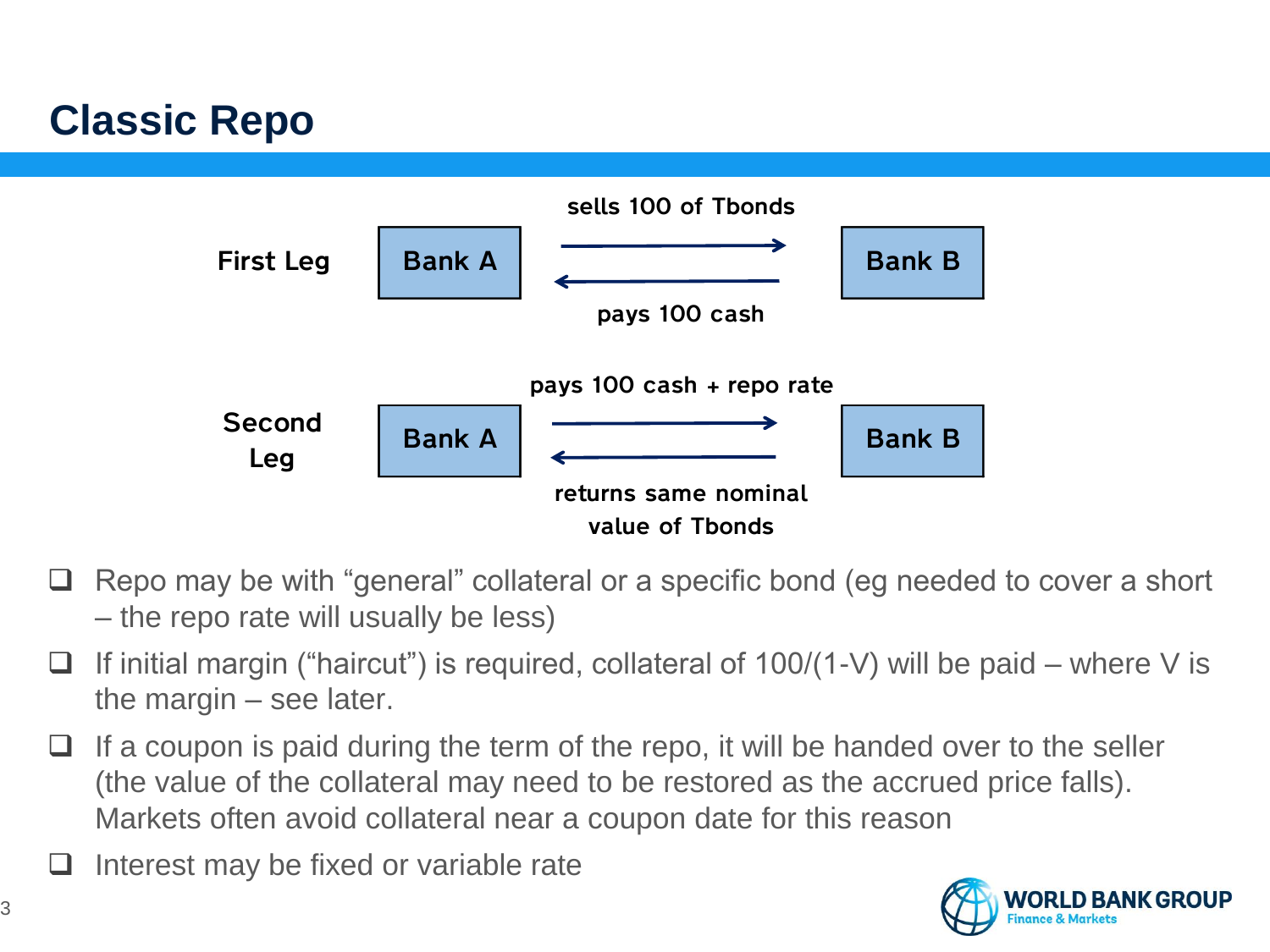## **Types of Repo and Repo-like Transactions**

### $\Box$  Sell-Buy back

- Also a spot and forward repurchase; repo rate is implied in repurchase price
- Not subject to legal agreement seller may not have a legal right to coupon payment, and no provision for variation margin
- **EXA** Risk in the event of insolvency depending on documentation

### □ Stock Lending

- Lending bonds for a fee (against collateral cash or other securities)
- May be used by DMOs to help their PD/MMs cover a short
- No interest rate risk, fewer systems requirement; often preferred by non-banks

### □ "Held in Custody" repo

- Cash taker may retain security in a segregated account rather than transfer it
- Facilitates substitution but adds to credit risk
- $\Box$  Third Party (or tri-party) repo
	- A custodian bank or international CSD stands in the middle as agent
	- May supply services revaluation, automatic remargining, collateral pooling

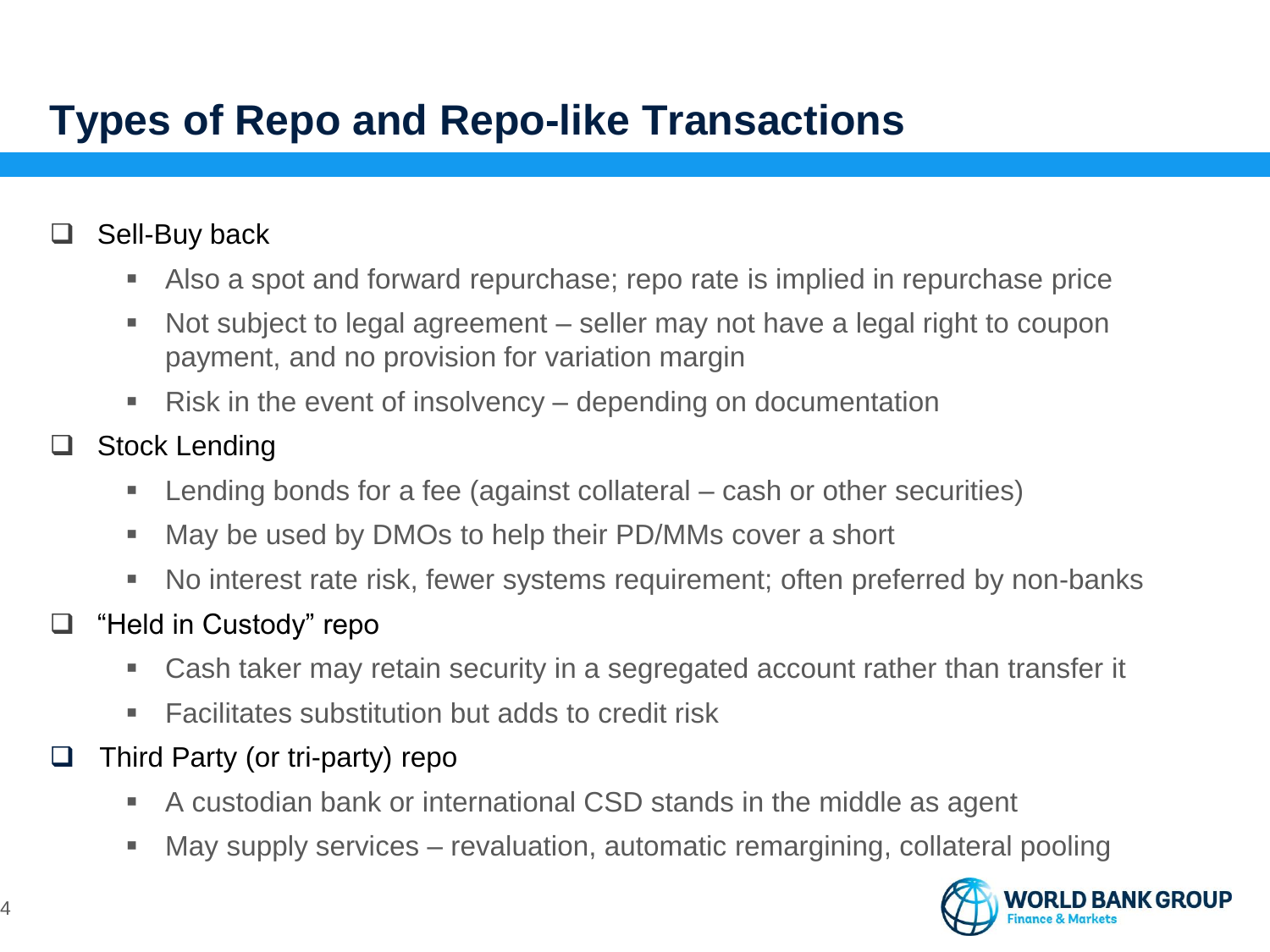## **Why Repo is Important**

### □ Money Market

- Reduces credit concerns; helps to develop interbank market
- Flexibility => ideal instrument for monetary policy operations

### $\Box$  Supports debt and cash management

- Supports debt and money market development
	- Ability of lender to use collateral promotes activity and liquidity
	- Facilitates short-selling the security sold can be repoed in as collateral
- **Promotes arbitrage between debt and money markets** 
	- **Creates a more continuous yield curve**
- **Provides mechanism for financing positions** 
	- **Primary dealers can repo out securities to finance purchases of same securities**
	- **Supports active risk management by participants**
	- **Reduces risk of auction failure**
- For cash managers
	- Access to domestic short-term funding
	- Secure investment of excess cash balances

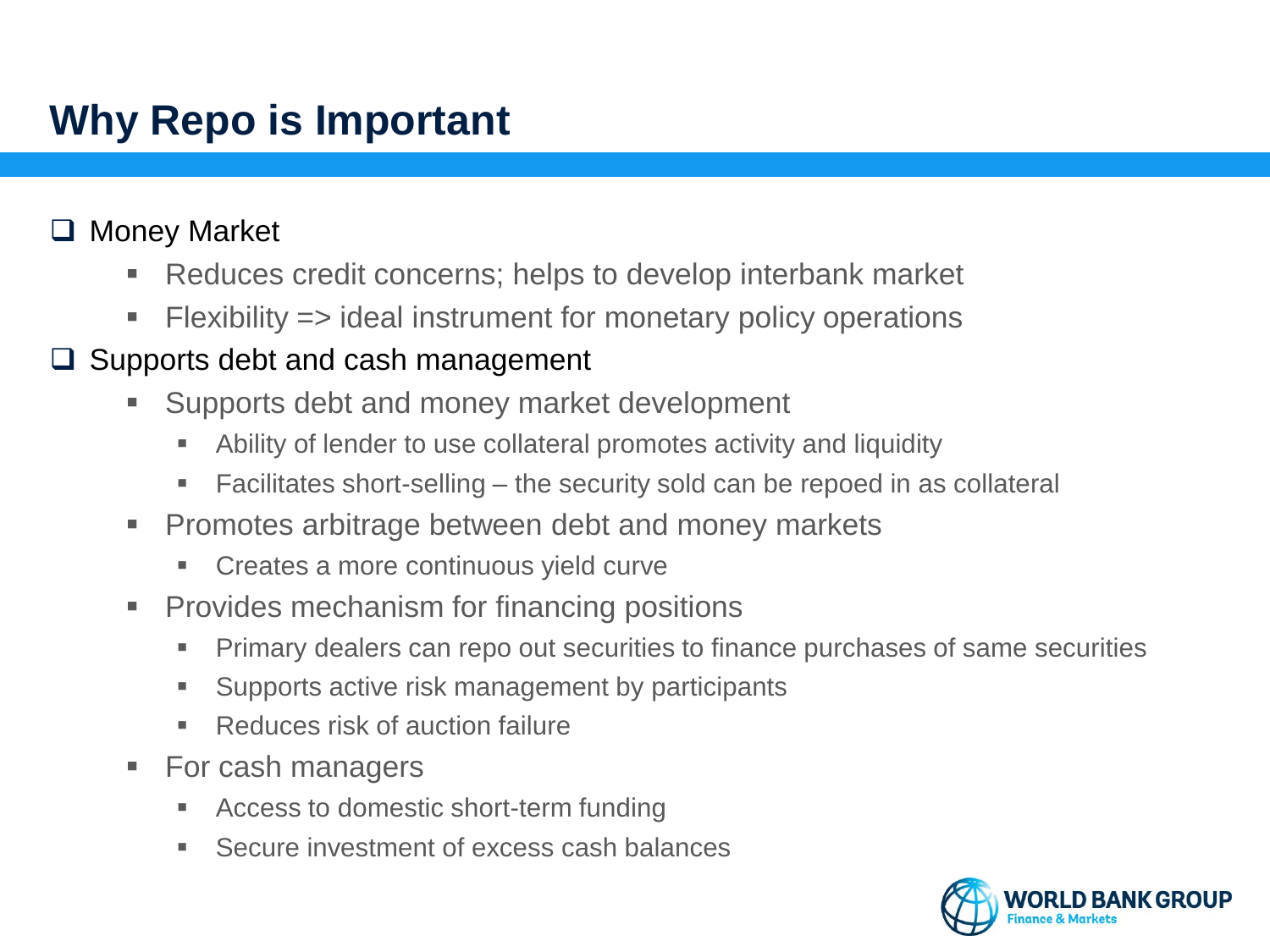### **Debt and Money Market Interaction**



nance & Markets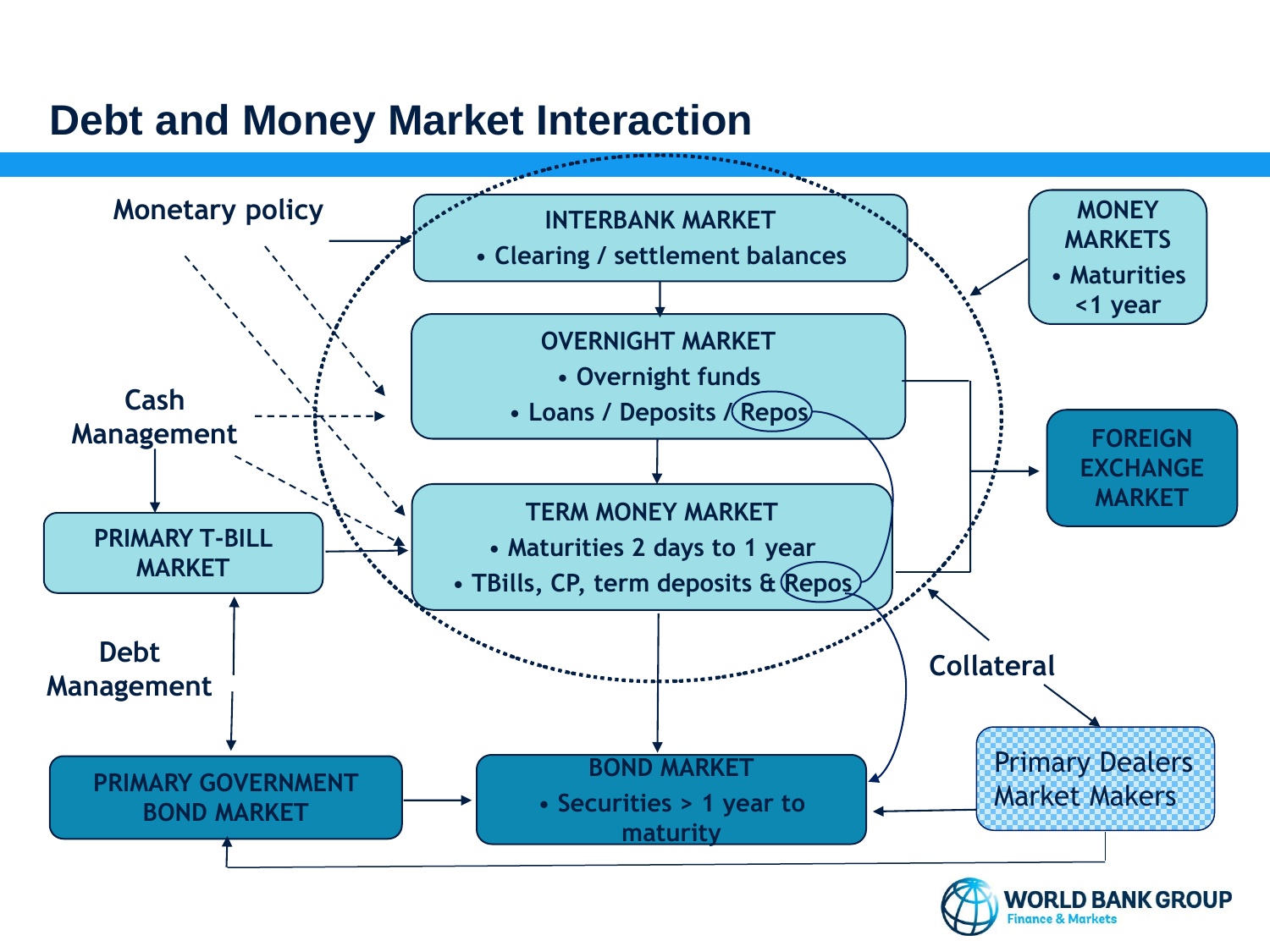## **How Repo is used by MoFs/Treasuries/DMOs**

### $\Box$  Debt management

- **Supporting market making** 
	- Bank quoting two way prices may sell a security that it does not hold in inventory; it may not be able to cover its short by buying that security in the market
	- Sometimes the market is distorted by a bank "squeezing" a bond in which it has a strong position refusing to repo it
- DMO lends or repos newly created securities to relieve the short

### Securities Lending – Process

- 1. DMO creates Tbond in normal way
- 2. Repos or lends it to market maker – possibly one day only (could be rolled over)
- 3. Cash taken as collateral maybe an offsetting repo (with general collateral) so that cash effect is neutral
- 4. Tbond cancelled when it is returned
- 5. DMO may "charge" market maker in interest or fee paid

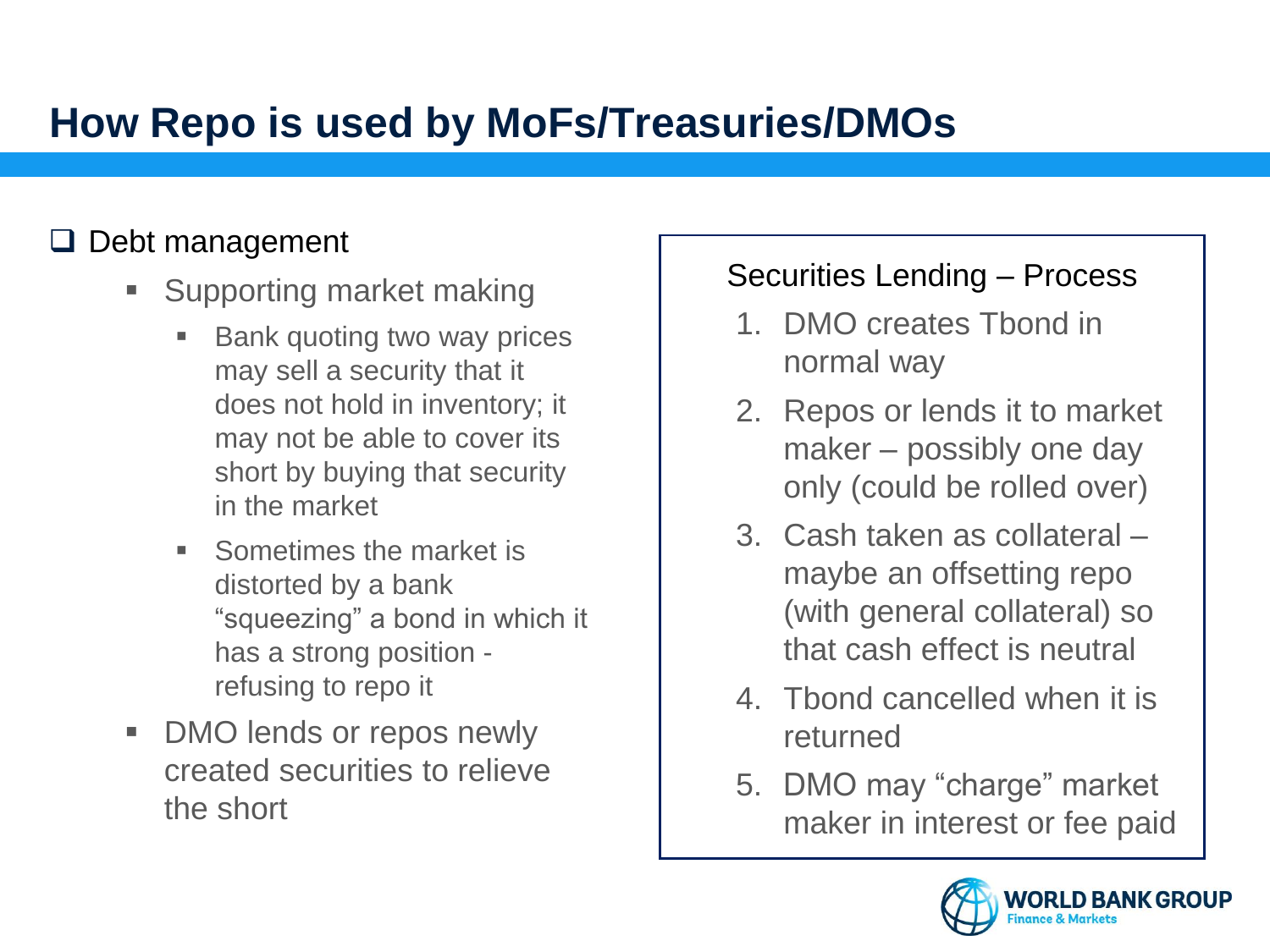## **How Repo is used by MoFs/Treasuries/DMOs**

### Cash Management

- Short-term lending and borrowing allows cash managers to smooth cash flows across the TSA
	- **F** reduces net interest costs and benefits monetary policy
- EMCs often use Tbills to rough tune cash flows – but can invest temporary cash surpluses with reverse repo
- Close coordination between debt and cash management essential



**In the example:** 

- **Assumes no more than 10 can be invested on any one day for no more than a week**
- **On overage 10 is in investments every week with corresponding interest benefit**
- **Central bank's task much reduced**

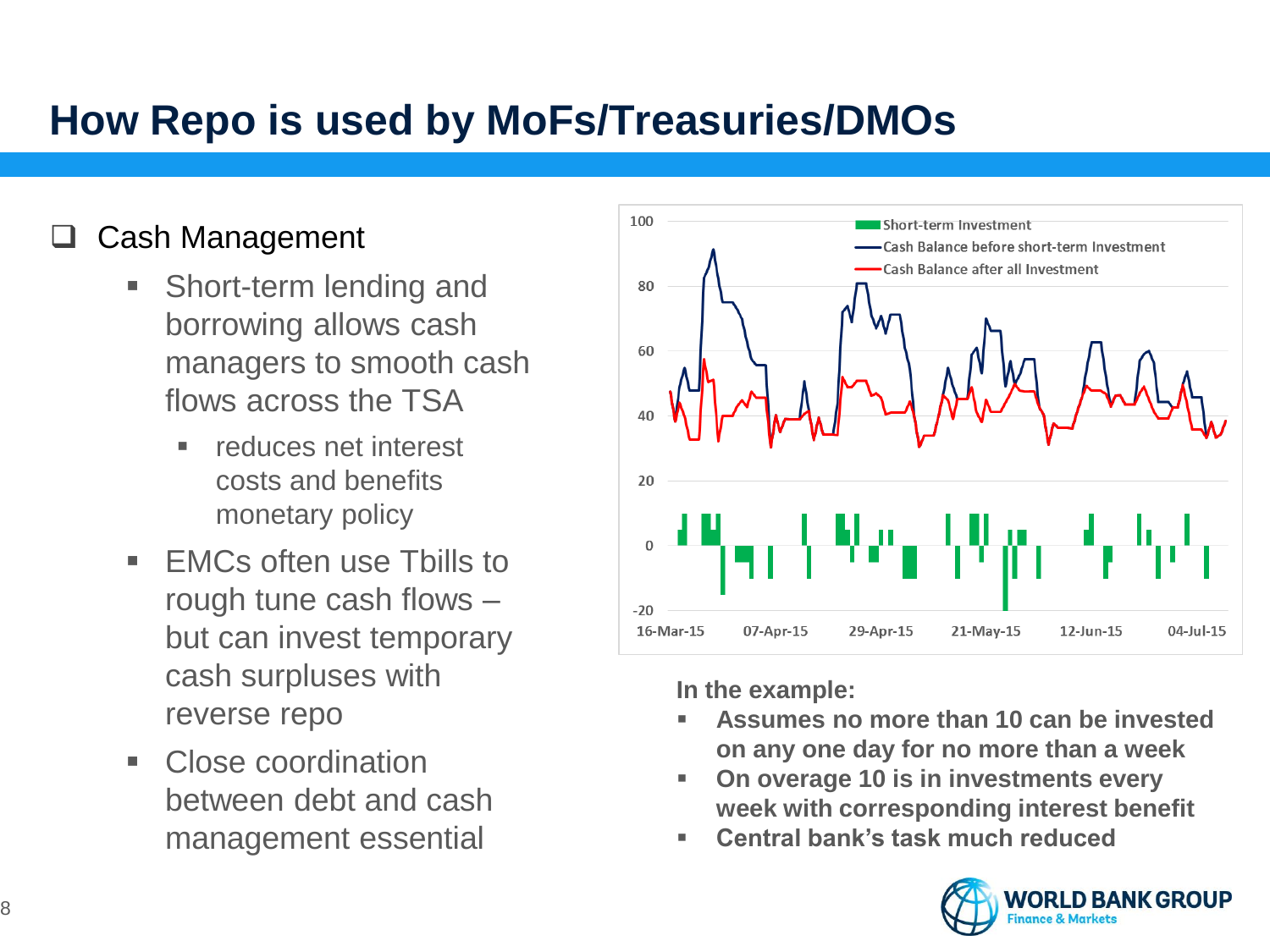## **Risks**

### □ Market

- **Seller (borrower) retains risk on collateral**
- Buyer (lender) has interest rate risk
- □ Credit Risk
	- $\blacksquare$  It is low for the lender but it is not zero
		- Establishing the default may be cumbersome and add to cost
		- **Wise to avoid concentration risk**
	- In event of default, collateral may not realise full/expected value

 $\Box$  Liquidity

- Risk that collateral may be difficult to sell
	- Although that is no firesale problem if collateral is Tbonds only
- $\Box$  Legal
	- Uncertainty of what happens in event of default/insolvency
- **Q** Operational
	- Who manages the collateral?
	- Back Office, Central Bank or other Agent, Custodian or CSD

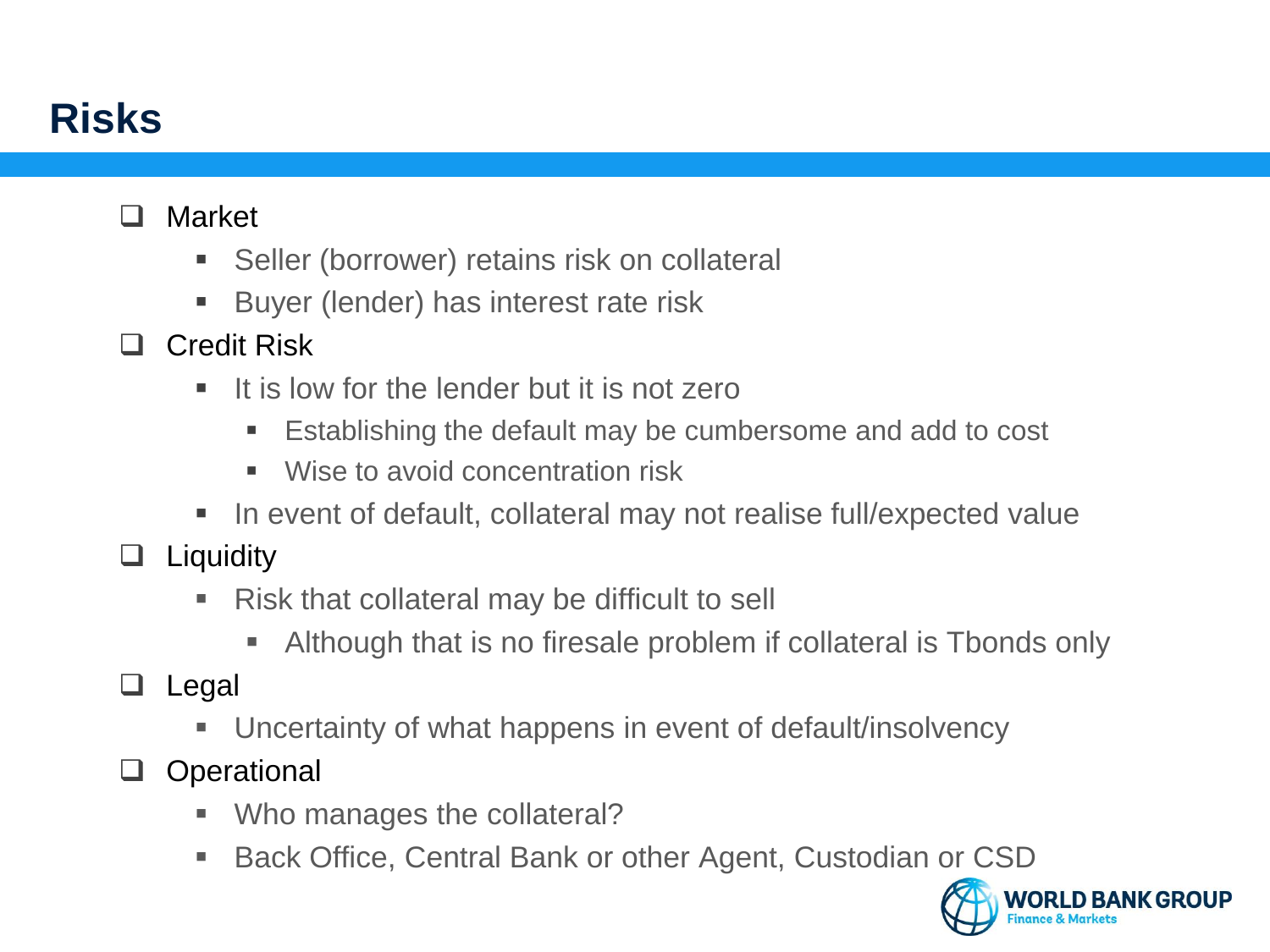## **Global Master Repo Agreement (GMRA)**

- GMRA produced by the Securities Industry and Financial Markets Association ("SIFMA") and the International Capital Market Association ("ICMA")
	- Provides market participants with flexibility but establishes a market standard
	- **Local annex covers local market conventions**

#### Main features:

- Trades structured as outright sales and purchases, full ownership conferred of securities transferred – gives legal title in event of default
- Allows the return of "equivalent" securities
- **Provides for initial and variation margin**
- Provides for close-out and set-off in the event of default (all transactions outstanding with a single counterparty can be netted into one if it defaults)
- Coupon paid over to seller at time of payment

#### $\Box$  Whole market should use same agreement

- Otherwise fragmentation, e.g. between resident / non-resident banks, big / small banks
- Some regional standards have been developed but designed to be inter-operable

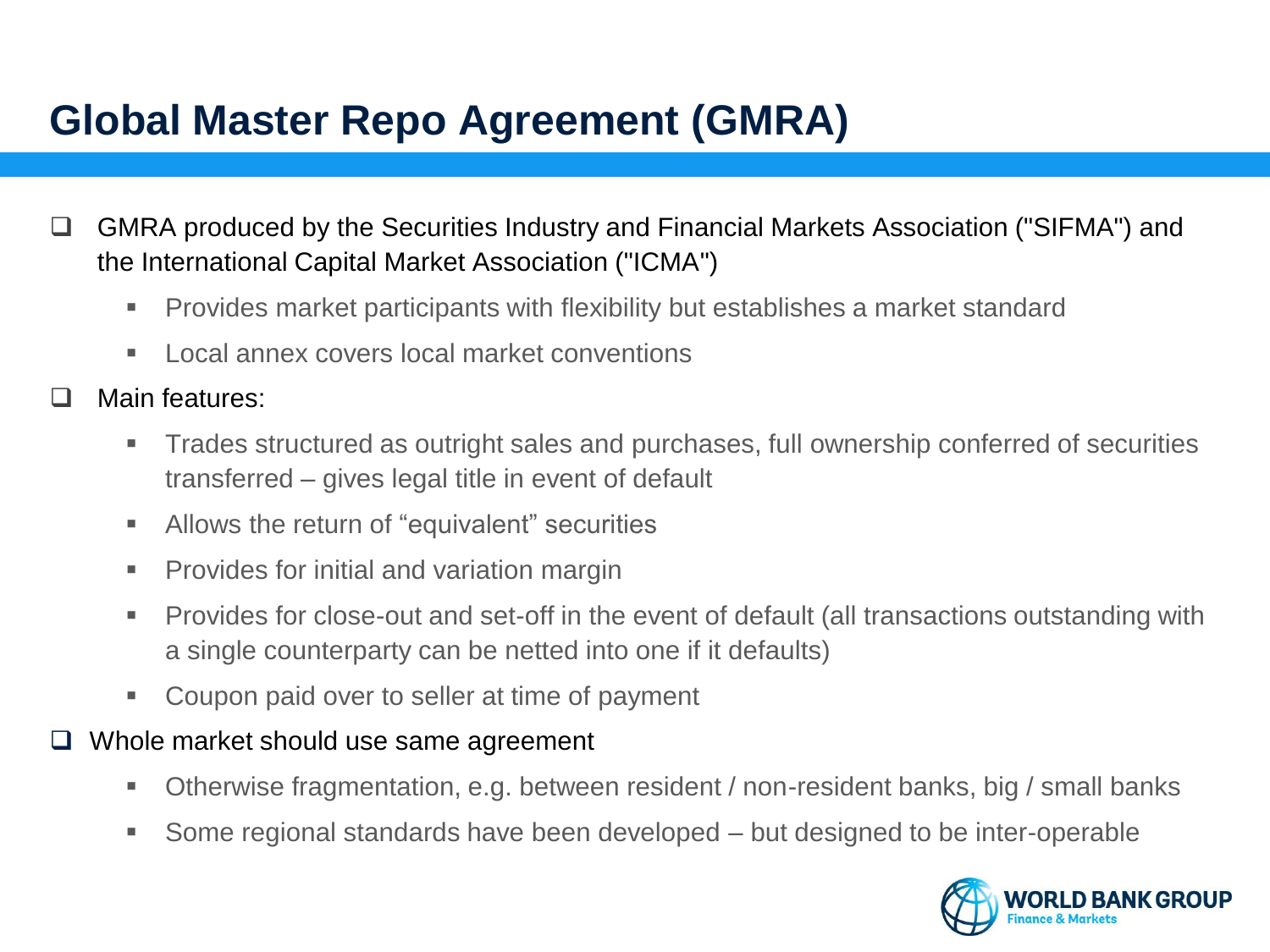## **Credit Risk and Collateral**

 $\Box$  Credit exposure in repo is much less than for an unsecured lending: but it is not zero

#### Acceptable collateral

- Governments usually insist on their own (or central bank's) securities
- Collateral should have maturity longer than the term of the repo

#### Haircuts or margin take account of risk that collateral will not realise full value of transaction

- If initial margin is 20%, collateral of  $100/(1-0.2)$  will be paid =  $125$
- Variation margin is used during the life of the repo to maintain the value of the collateral ensures that neither side is exposed
- Initial margin is less common in developed markets; it may be 20-25% in less developed markets – often used to avoid complication of variation margin

#### $\Box$  How to decide required haircut?

- Sophisticated calculation assesses volatility of collateral price, frequency of margining, netting agreement with counterparty, how quickly position could realistically be closed out
- In practice develop a simple table of haircuts (which depends on maturity of transactions and maturity of collateral); and also very loose rules on re-margining

May assume risk of primary dealer default in [a week] is zero (although avoid concentration risk)

 As sophistication and number of transactions grows, can tighten and fine tune the rules**BANK GROUP**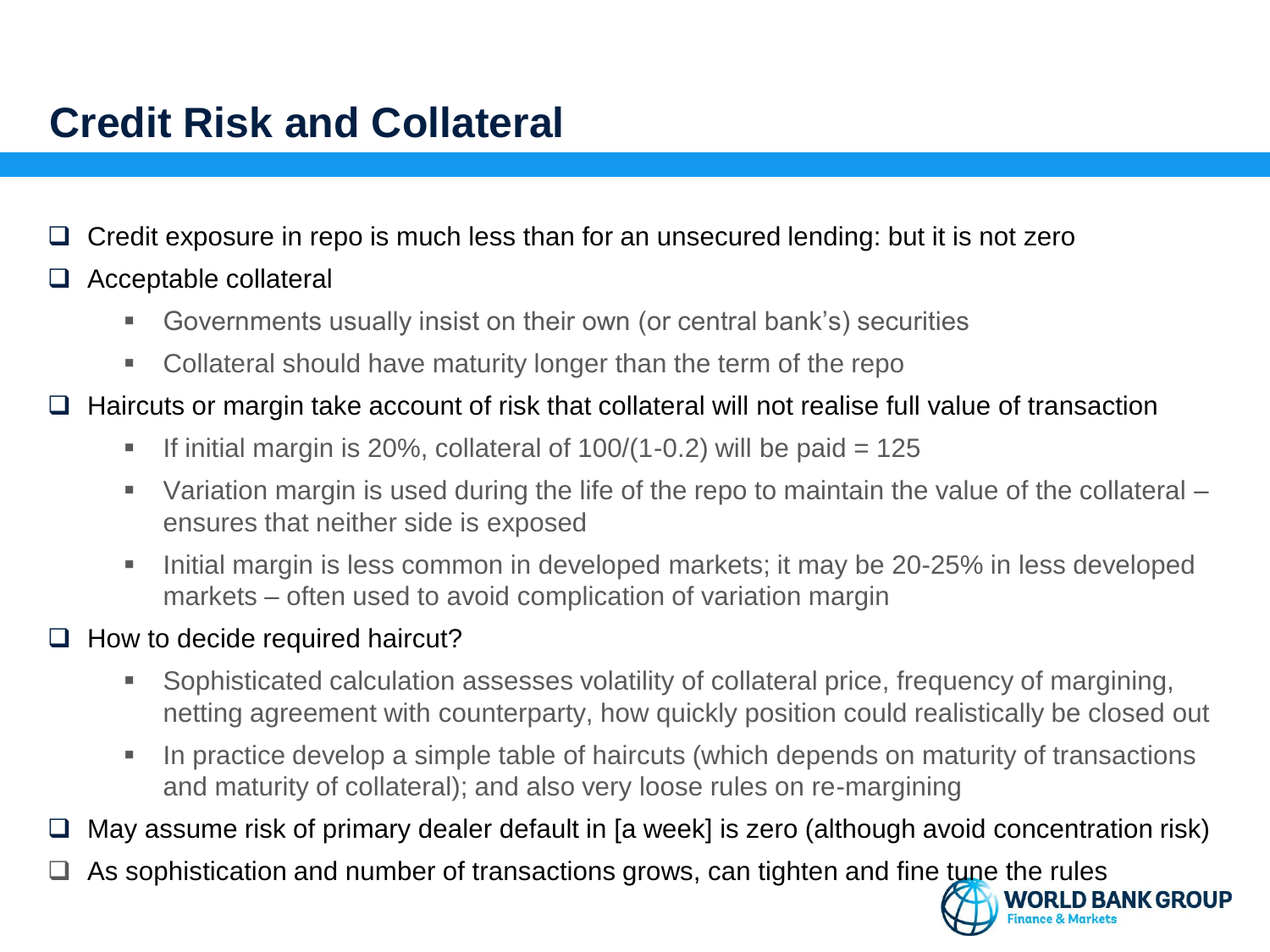## **Managing the Collateral**

The collateral manager for a reverse repo must be able:

- To value the collateral ideally daily
- To impose agreed initial margin, and confirm its receipt
- To calculate variation margin (if agreed); and ensure collateral adjusted accordingly (which may be either way)
- To handle substitution (of one bond for another) where that possibility has been agreed with the counterparty
- To ensure that the second leg settles on time and cash is returned
- To handle coupons paid during term of repo (although easier to never accept collateral close to coupon date)

#### **□** Options

- The DMO back office will depend on availability of trained staff and systems; many DMOs prefer to use an agent initially
- Central bank will often have connectivity to CSD, and is doing same as part of OMOs – will be able to provide service to government (at a price!)
- CSD some offer a tri-party facility
	- System automatically transfers collateral from a pool within the agreed parameters and returns it at the end of the transaction. Automatic facility also ensures that the value of the collateral is maintained, including by remargining .

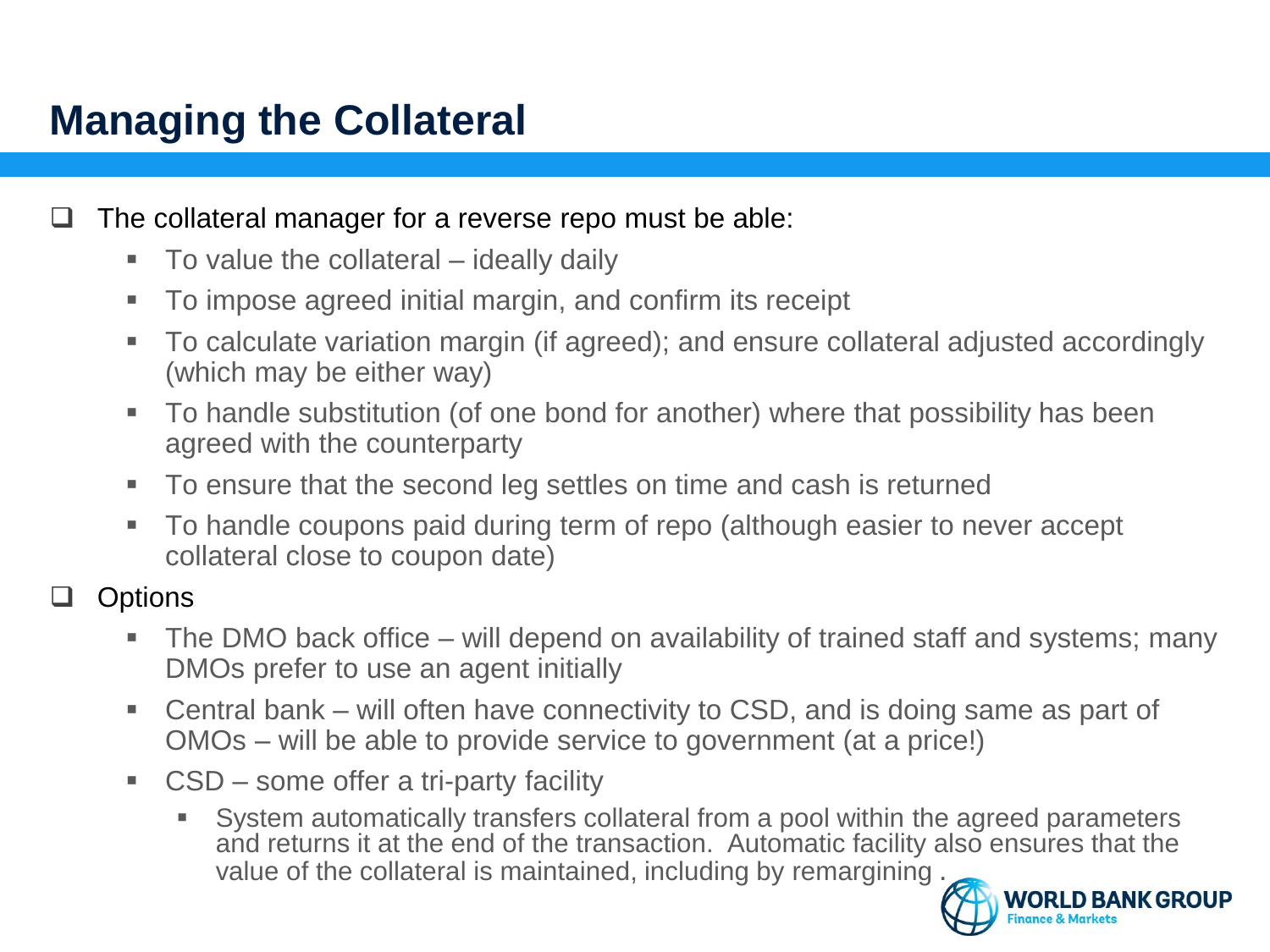## **Policy Decisions to be made before any Transaction**

### **Collateral**

- Eligible collateral which securities: categories and maturities
- Initial margin fixed for all (and published?) or negotiated bilaterally
- Who is to manage it back office, central bank, CSD

### $\Box$  Acceptable counterparties and credit risk

- **Initially the primary dealers; maybe also central bank's OMO counterparties**
- Scoring the repo against credit limits, concentration limits

### $\Box$  Bilateral transactions or an auction

- Auction preferable unless there is good money market liquidity and pre-trade transparency
- $\Box$  The auction process
	- Run from the DMO or with central bank as agent
	- Use of systems already available in market (e.g. Bloomberg)
	- **Decide uniform or multiple price, minimum bid etc**

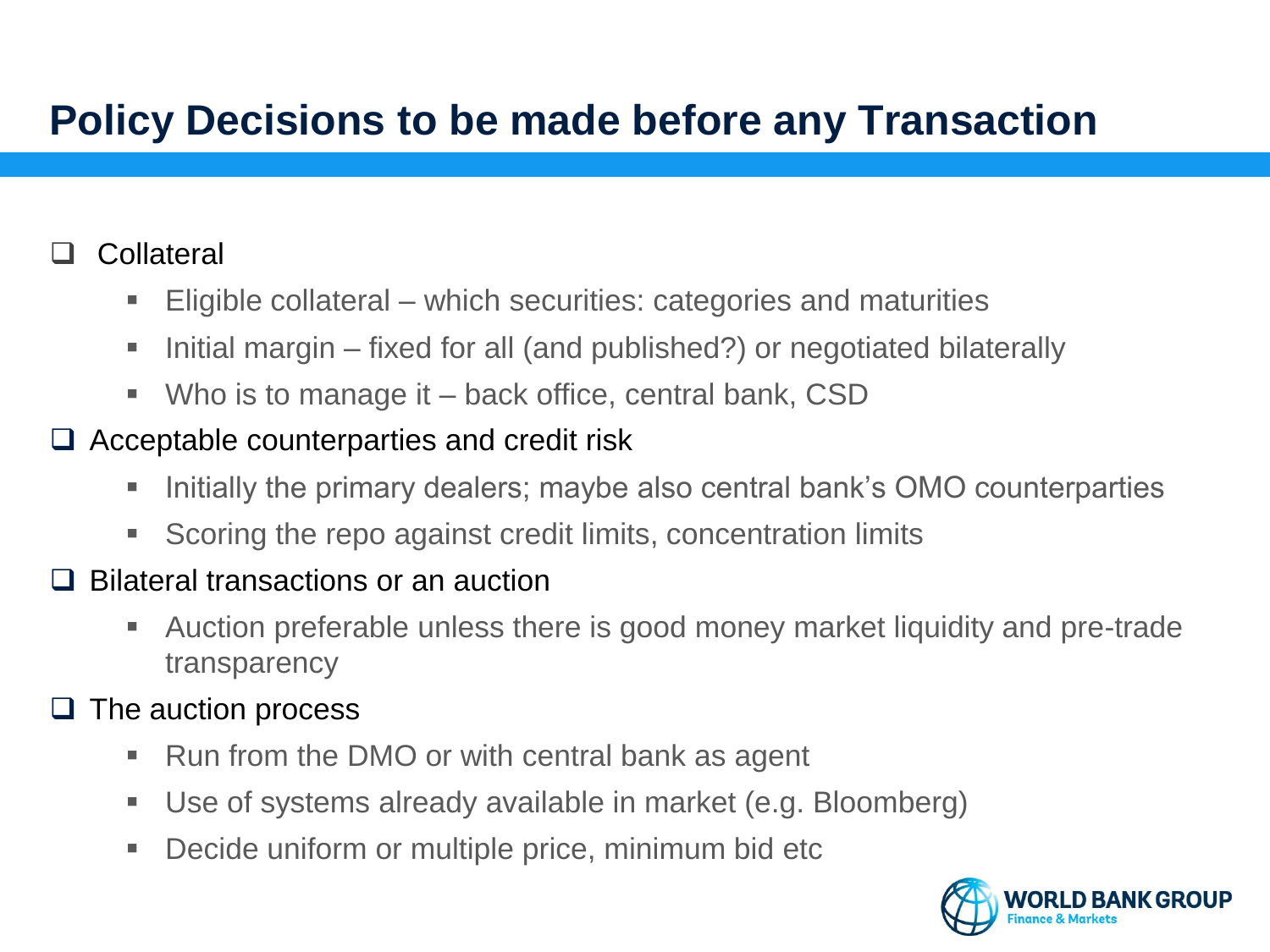## **Prior Tasks**

Legal provisions, and local regulations

- **Powers**
- Accounting and tax treatment

### $\Box$  Sign contracts with all likely counterparties

- Based on local market practice which should be based on GMRA
- May need to encourage market to develop standard contract or local annex (through central bank or local bankers' association)

### "Contracts" with agents – central bank etc

### $\Box$  Capacity building

- **Internal responsibilities**
- **Storing the data**
- **IDENTIFY IDETE:** Identify operational risks; design internal procedures, controls and manuals
- **Training, mock transactions**

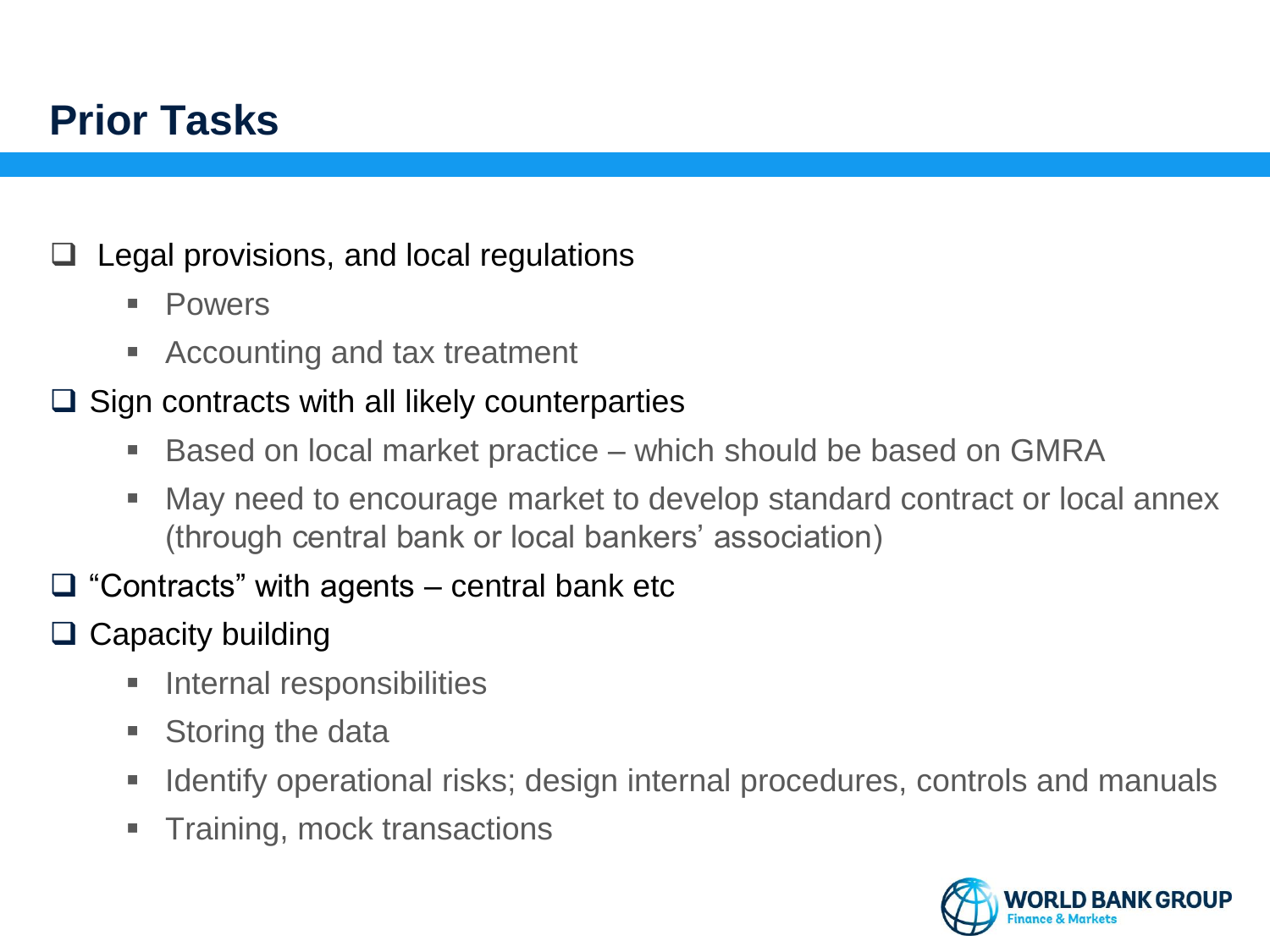### **Transactions in Practice: Who does What?**



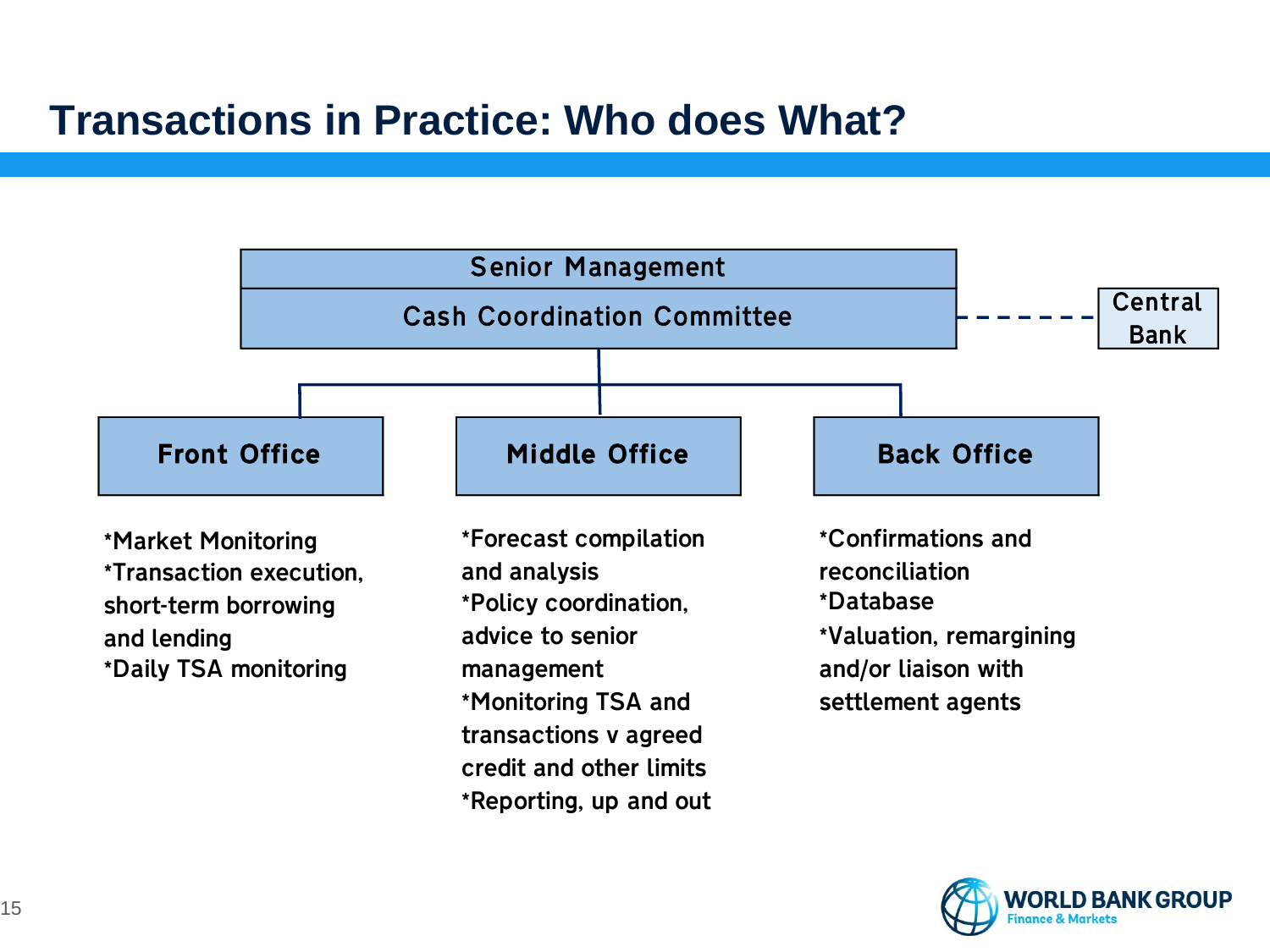## **Key Processes**

Assume: *GMRA signed, signatures exchanged, credit limits, collateral requirements, haircuts, etc previously established*

- 1. MO updates cash forecast every [week]
	- Circulates internally with assessment of risks [also to central bank]
- 2. MO advice to senior management or cash coordination committee (CCC)
	- CCC agrees action over following [week] subject to interest rates and forecast remaining within expected range
- 3. FO monitors market, decides when to trigger transaction
	- FO or MO informs market (assuming an auction)
- 4. Biding process
	- Decision signed off by senior management, announced to market
- 5. BO (or agent) confirms with successful counterparties, monitors settlement, inc agreed collateral, updates database
- 6. BO subsequently triggers return leg

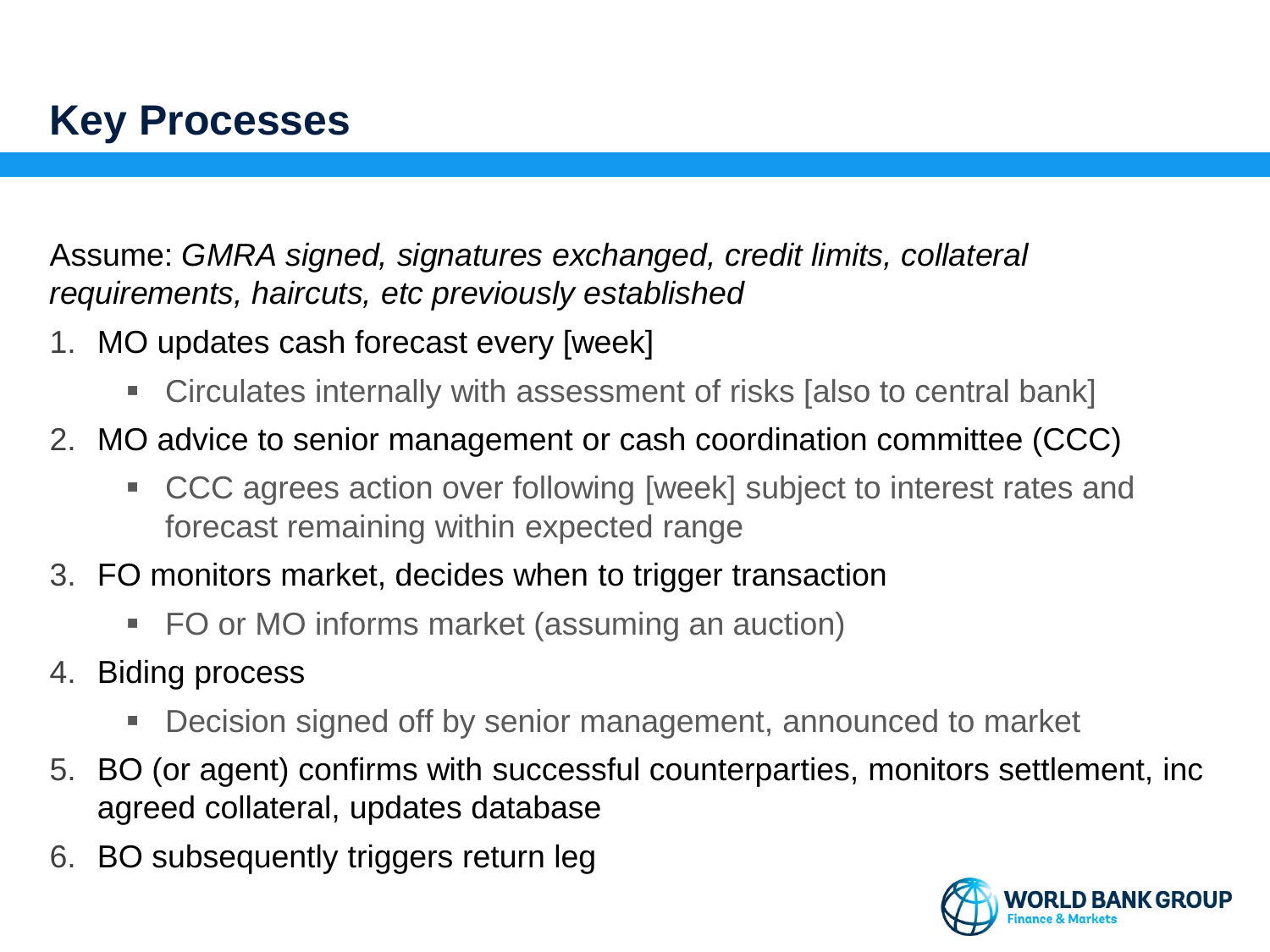## **Issues Arising: Interaction with Monetary Policy**

#### $\Box$  Government transactions must not cut across CB's own monetary policy operations

- Should not be a problem: well-run cash management facilitates monetary policy ops
- But should agree timing of respective operations, and the DMO's smoothing objectives
	- CB needs clear understanding of DMO's intentions over the period ahead

#### Recommend some form of Memorandum of Understanding (MoU), to include:

- **Joint programme for the development of the money market** 
	- **Including, where relevant, respective roles of central bank bills, Tbills and repo**
- Understandings about the times of day for respective operations and announcements
- **Information exchanges:** 
	- DMO's real time access to TSA data
	- **DMO** cash flow forecasts should be passed to CB
	- CB should know the parameters of expected DMO operations in the money market (e.g. the target end of day balance, significant changes in plans)
- Public clarity concerning respective policy responsibilities,
- CB's potential role as settlement agent (details addressed in service level agreement)

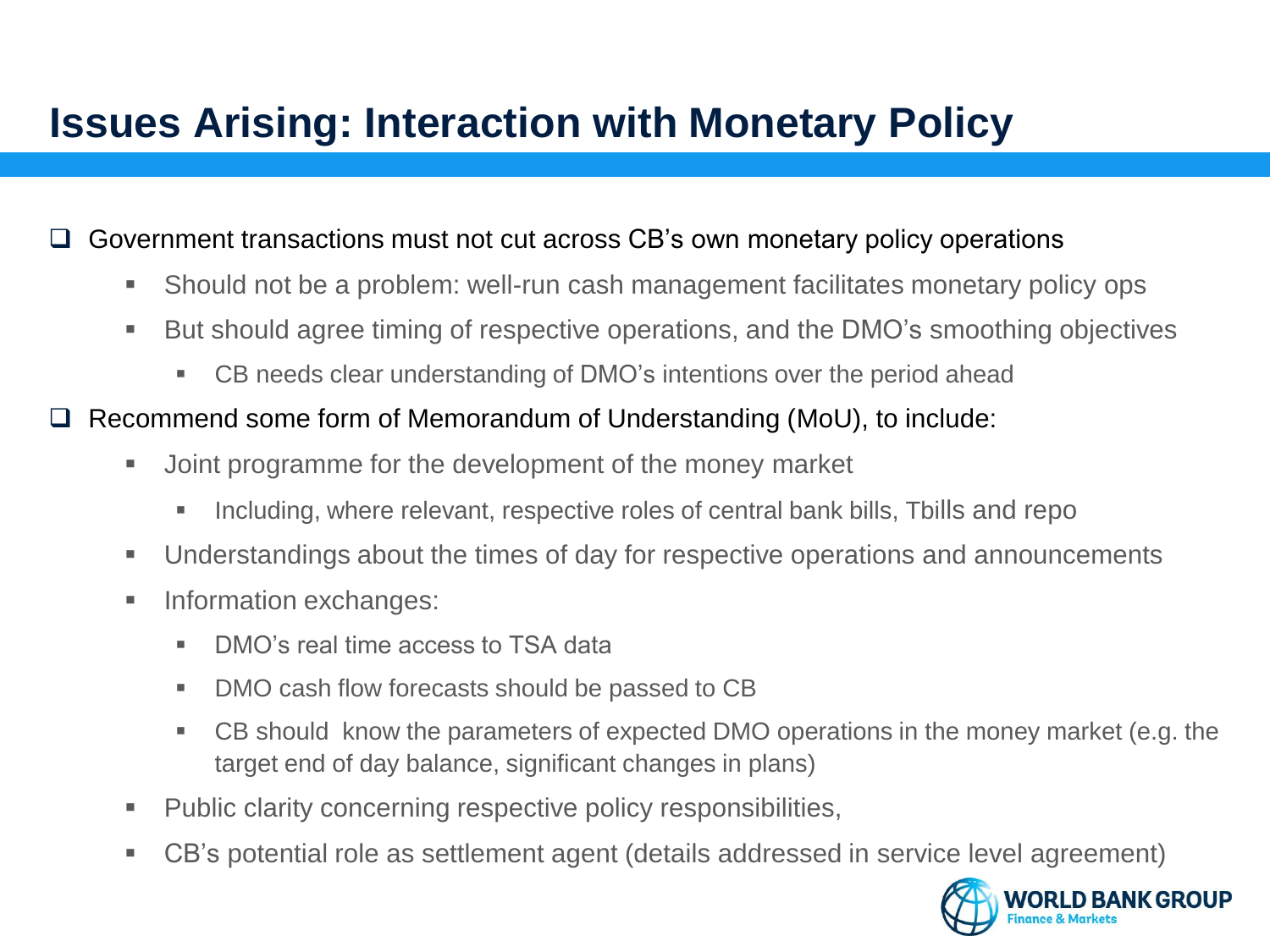## **Issues Arising: Accounting Treatment**

- □ Repo transactions are treated as collateralized loans under international accounting best practice
- $\Box$  Thus for government as cash lender:
	- Securities received as collateral are not part of government's balance sheet; changes in their market value have no effect on the balance sheet
	- **The government has an asset in the form of the loan to the** counterparty
		- Such assets should be distinguished from any other short-term lending
		- Statements should note that securities are held against the lending, with the market value of those securities also recorded
	- The interest earned on the loaned funds is recorded on an accruals basis during the term of the repo
	- This treatment should be explained in the notes to the Financial **Statements**